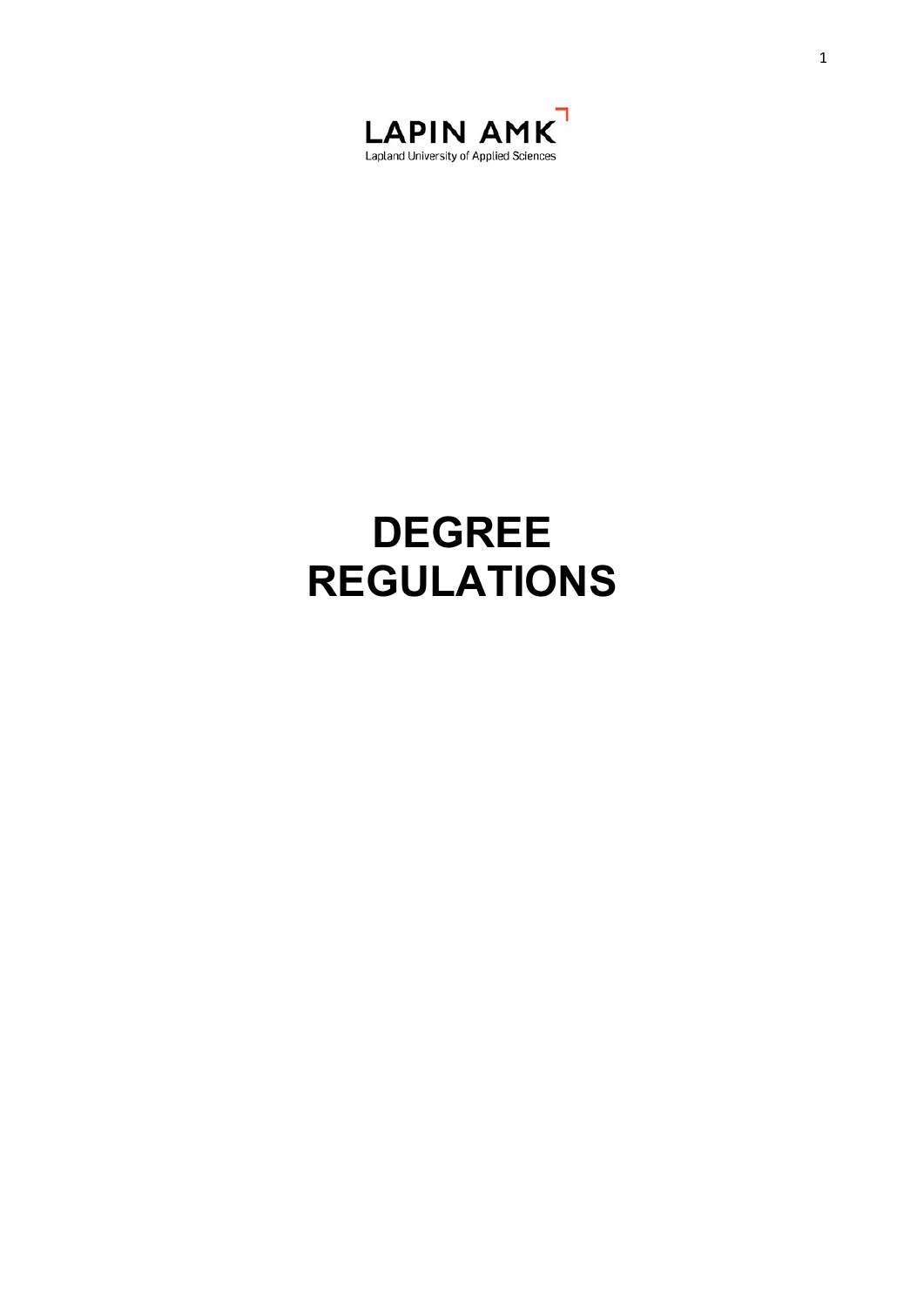*These degree regulations were approved by the board of Lapland University of Applied Sciences on 15 December 2020. They will be effective as of 1 January 2021 until further notice and will replace the degree regulations approved on 11 December 2019.*

# **Table of contents**

|  |      | 4.5 Rectification of assessments of study attainments and credit transfer decisions  13 |  |
|--|------|-----------------------------------------------------------------------------------------|--|
|  |      |                                                                                         |  |
|  |      |                                                                                         |  |
|  |      |                                                                                         |  |
|  |      |                                                                                         |  |
|  | 4.10 |                                                                                         |  |
|  | 4.11 |                                                                                         |  |
|  |      |                                                                                         |  |
|  |      |                                                                                         |  |
|  |      |                                                                                         |  |
|  |      |                                                                                         |  |
|  |      |                                                                                         |  |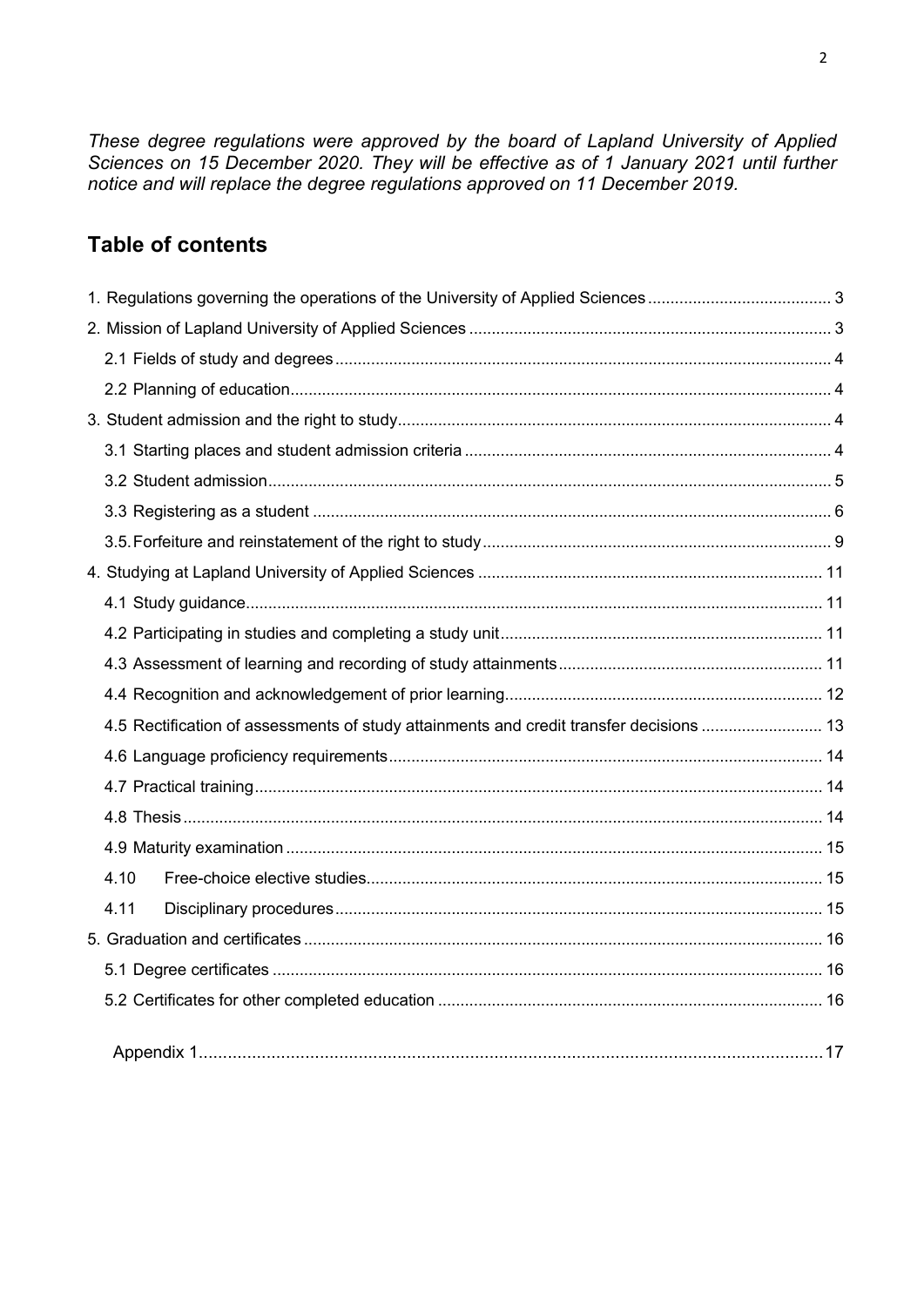# <span id="page-2-0"></span>**1. Regulations governing the operations of the University of Applied Sciences**

Regulations governing the operations of the University of Applied Sciences are based on the Universities of Applied Sciences Act (932/2014) with its subsequent amendments and the supplementary Government Decree (1129/2014) with its subsequent amendments, the Limited Liability Companies Act (624/2006), the Act on the Funding of Education and Culture and subsequent amendments thereof as well as Lapland University of Applied Sciences Ltd's articles of association

Lapland University of Applied Sciences Ltd is a university of applied sciences in the form of a limited liability company as referred to in Section 5 of the Universities of Applied Sciences Act (932/2014). The university of applied sciences fulfils the mission laid down in Section 4 of the Universities of Applied Sciences Act within the framework of the operating licence issued by the Government.

The university of applied sciences has the freedom of teaching and research laid down in Section 9 of the Universities of Applied Sciences Act in carrying out the mission referred to in Section 4 the Act.

Lapland University of Applied Sciences' operations are governed by

the following regulations: Lapland University of Applied Sciences Ltd

- Rules of procedure (decided by the board of the university of applied sciences)
- **Degree regulations (decided by the board of the university of applied sciences)**
- Operational regulations (decided by the rector)
- Election regulations (decided by the board of the university of applied sciences)

The rules of procedure define the organisation's operations and administration. **The degree regulations of the university of applied sciences contain provisions and instructions related to UAS studies that expand on the relevant legislation.** The operational regulations define the internal organisation and management of the university of applied sciences. The election regulations govern the election of a member representing the personnel to the board of the UAS limited company.

# <span id="page-2-1"></span>**2. Mission of Lapland University of Applied Sciences**

The mission of universities of applied sciences is to provide higher education for professional specialist jobs based on the requirements of working life and its development and on the premises of academic research and academic and artistic education and to support the professional growth of students.

In addition, universities of applied sciences shall carry out applied research, development and innovation activities and artistic activities that serve education in universities of applied sciences, promote industry, business and regional development and regenerate the industrial structure of the region. In carrying out their mission, universities of applied sciences shall promote lifelong learning. Lapland University of Applied Sciences arranges higher education studies leading to bachelor's and master's degrees, professional specialisation programmes, open UAS studies and other education supporting continuous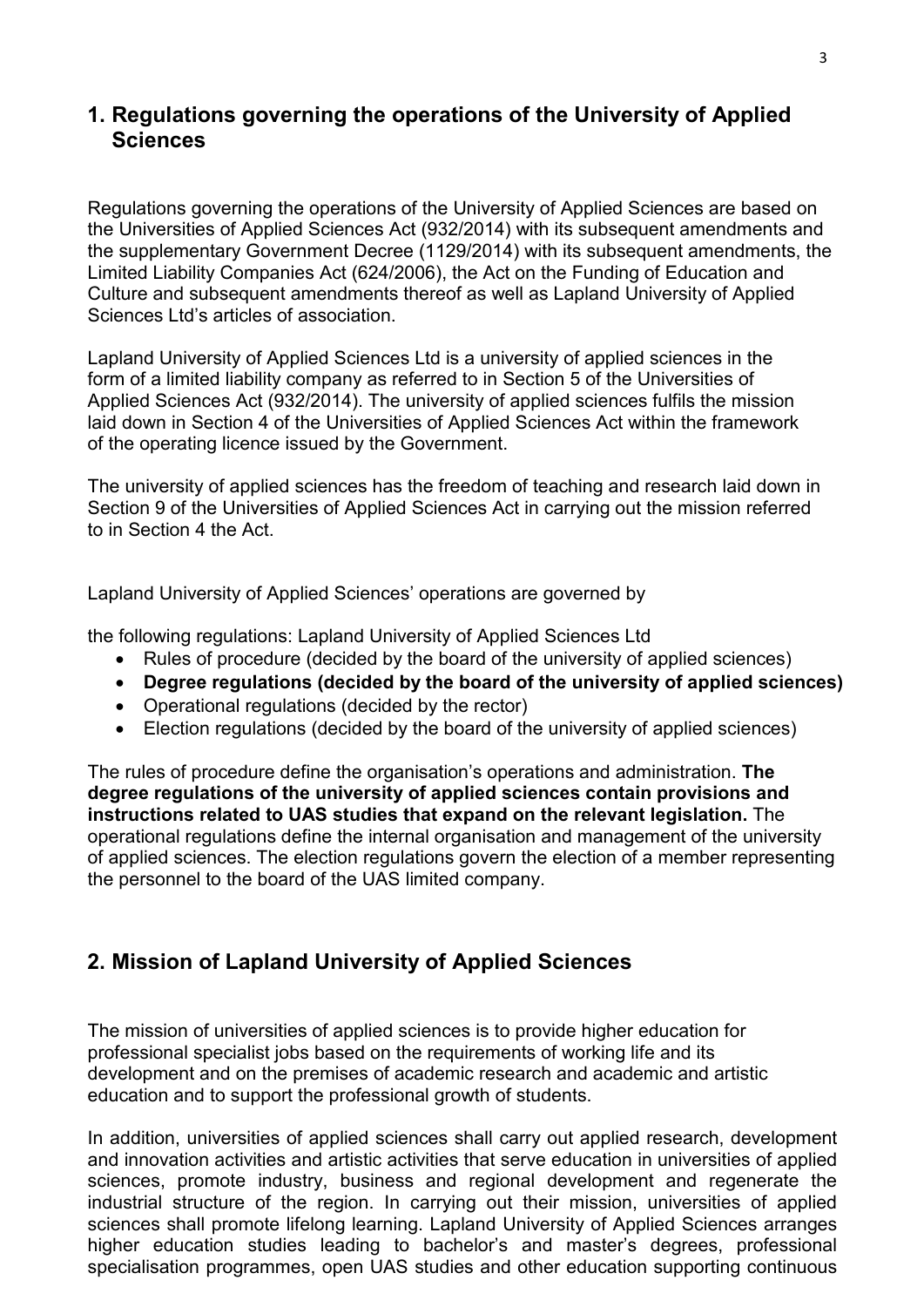learning, and also implements research, development and innovation activities that serve UAS education, promote regional development and vitalise the economic structure in the region, along with artistic activities.

Finnish has been set as the official language at universities of applied sciences (932/2014, Section 8). Studies may also include study units in a foreign language. The language of instruction in foreign-language studies is English.

# <span id="page-3-0"></span>**2.1 Fields of study and degrees**

Lapland University of Applied Sciences provides UAS education in the following fields:

- 1. Culture
- 2. Business
- 3. Natural resources
- 4. Tourism, catering
- 5. Social services, health care
- 6. Physical education
- 7. Technology and transport

The degree programmes offered by Lapland University of Applied Sciences are listed in Appendix 1.

# <span id="page-3-1"></span>**2.2 Planning of education**

The Government Decree on Universities of Applied Sciences (1129/2014, Sections 2–5) prescribes the general objectives and general structure of studies leading to a degree. The policies and enhancement areas that apply to Lapland University of Applied Sciences' education activities are specified in the education development programme. Curricula are prepared on the basis of the acts and statutes that regulate UAS operation, the UAS's strategic choices and the needs of working life. The preparation of curricula is steered by guidelines on the principles of preparing curricula. These guidelines are decided by the rector of the UAS. The director of the specialisation area ratifies the curricula for degree education, professional specialisation programmes and other education. The curricula form the basis for the yearly plans for offering and implementing education.

The academic year of the university of applied sciences starts on 1 August and ends on 31 July. The autumn semester starts on 1 August and ends on 31 December. The spring semester starts on 1 January and ends on 31 July. Education is provided during the periods decreed by the university of applied sciences (932/2014, Section 29). The sectioning of the academic year and teaching times are decided by the rector.

# <span id="page-3-2"></span>**3. Student admission and the right to study**

# <span id="page-3-3"></span>**3.1 Starting places and student admission criteria**

Each year, the UAS decides on the number of students to be admitted (932/2014, Section 18). The degree objectives for each field are specified in an agreement between Lapland University of Applied Sciences and the Ministry of Education and Culture in accordance with the classification of education as specified by the Ministry of Education and Culture.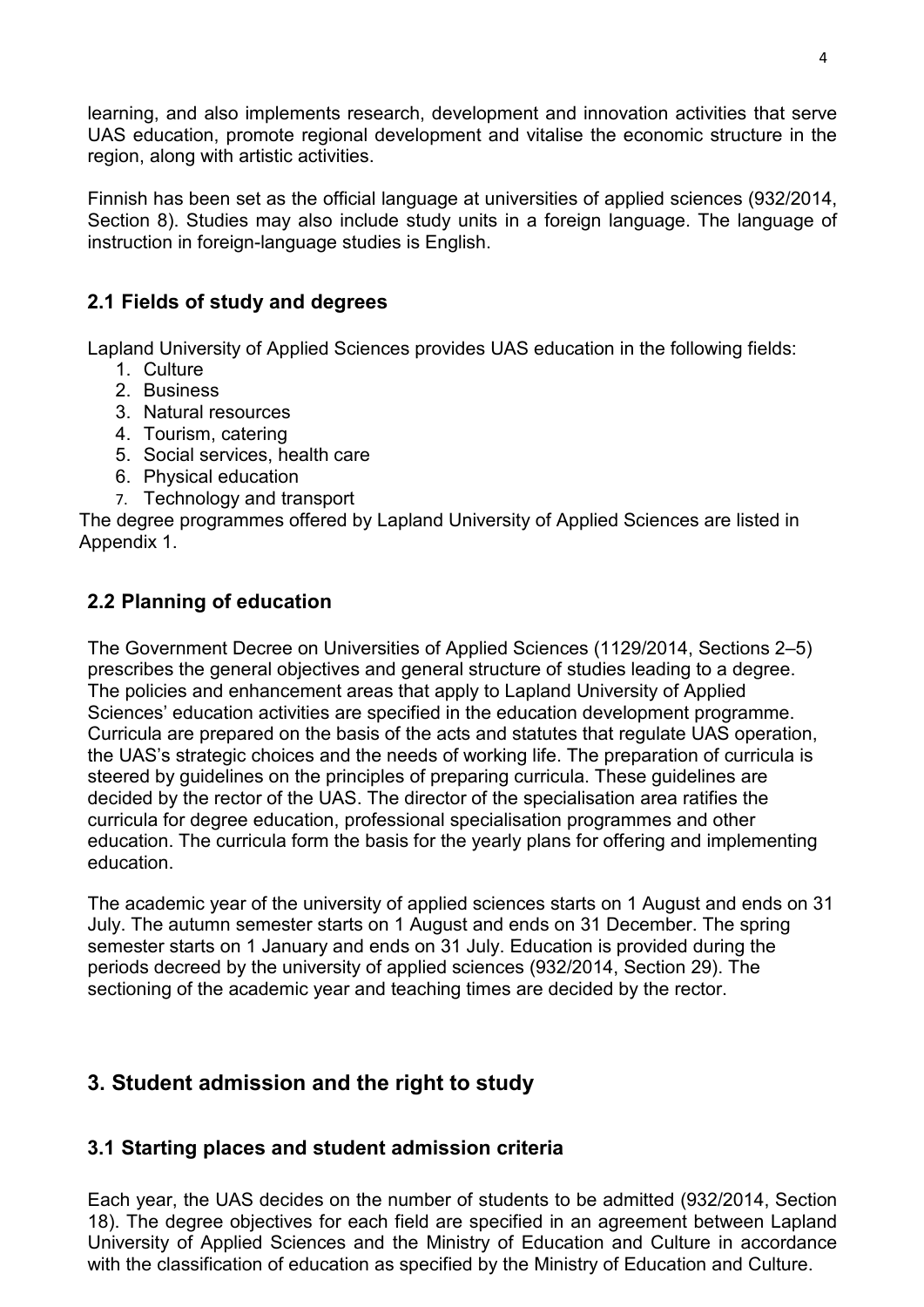The board decides on the number of students to be admitted to the university of applied sciences. Annually, the rector decides on the distribution of internal starting places based on the degree objectives and the relative portion of students admitted by different selection criteria. The student admission criteria are based on nationwide field-specific recommendations confirmed and further specified by the rector as needed. Some of the student places may be reserved for persons who have not previously completed a higher education degree in accordance with the Finnish education system and have not accepted a student place leading to a higher education degree (Universities of Applied Sciences Act [932/2014], Section 28b).

The number and admission criteria of students admitted through commissioned education are decided by the rector on a case-by-case basis.

#### <span id="page-4-0"></span>**3.2 Student admission**

Application for education leading to a degree at Lapland University of Applied Sciences shall be submitted through the joint, separate or transfer application system in accordance with the admission criteria approved by the rector. The provisions of the Universities of Applied Sciences Act (932/2014, Sections 25–28) are observed with regard to student admission and accepting a study place. Upon request by the UAS, applicants for the Health Care and Social Services degree must provide information about their health as required by student admission assessment as well as any information about a previous revocation of the right to study.

The responsible director of the specialisation area decides on the student admission to basic and master's degree studies as well as professional specialisation programmes and other studies.

The UAS admits students to open university of applied sciences studies. The responsible expertise group manager decides on student admission to the study units of the open university of applied sciences and the number of students in the groups. When making the decision, the manager must consider the UAS guidelines on the objectives of expanding continuous learning.

Student admission by separate application as a continuous application process is decided by the expertise group manager. Master's degree student admission is decided by the director of the specialisation area.

The university of applied sciences accepts transfer students. A transfer student refers to a student who has started education leading to a degree in a Finnish UAS and wishes to switch to a similar or close field in another university or to switch education within their own university such that the qualification title changes. Transfer applicants are not necessarily admitted to all studies. The transfer is applied for in the Studyinfo service.

The admission of transfer students is the responsibility of the responsible director of the specialisation area. Before a decision is made, it must be ensured that the transfer student has sufficient skills and opportunities for studying at Lapland UAS. When a transfer student accepts a new right to study, they lose their previous right to study on which the transfer was based (932/2014, Section 32).

Students of Lapland University of Applied Sciences may switch to another degree programme within the UAS if the qualification title remains the same and if the studies can be accredited for the new degree programme. Students switching from a degree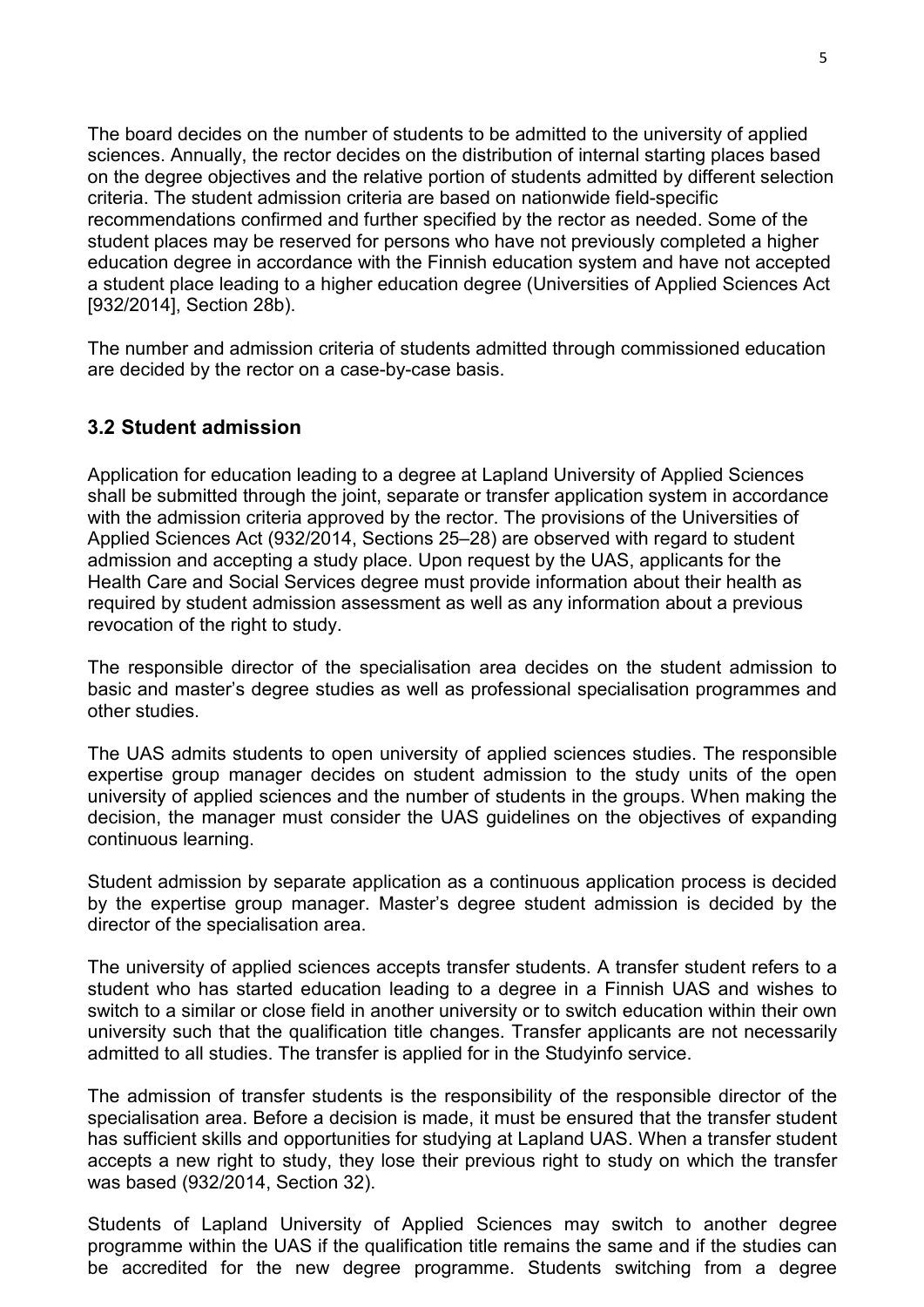programme to another within the UAS must have at least one attendance semester in the previous degree programme and must have completed at least 50 credits per academic year attended (25 credits after one attendance semester). Within the same degree programme, students can switch between study forms (full-time day studies, multiform studies and online studies) and from studies in Finnish to studies in English or vice versa. Decisions on changes are made by the responsible expertise group manager.

Principles for the admission of international double degree students and admission based on other agreements concluded by the university are described in separate instructions and agreements.

Those dissatisfied with a decision concerning student admission may submit a written appeal for rectification. The appeal must be made within 14 days of the date the decision was served. The party shall be considered to have been served the decision, unless proven otherwise, within seven (7) days of mailing the letter, on the date indicated by the certificate of service or on a date marked on a separate certificate of notification. The appeal for rectification must be delivered to the rector of Lapland University of Applied Sciences, Jokiväylä 11 C, FI-96300 Rovaniemi.

## <span id="page-5-0"></span>**3.3 Registering as a student**

The provisions of the Universities of Applied Sciences Act (932/2014, Sections 28, 29 and 32) are observed with regard to the practices related to registering as a student of the university of applied sciences and forfeiture of the right to study.

#### *Education leading to a degree*

A person who has been admitted as a student and has confirmed that they accept the study place must register at the university of applied sciences according to the procedure specified by the university of applied sciences, after which they will be recorded as a student. In addition, a student obliged to pay an annual tuition fee under the Universities of Applied Sciences Act (932/2014, Section 13a) shall pay the tuition fee according to the procedure specified by the university of applied sciences.

The right to study is conditional until such time that the student has presented the original certificates used as a basis for admission and paid any tuition fee. Original certificates shall be presented by the deadline according to the procedure specified by the university. If the university cannot verify the original certificates, the student shall lose their right to study. The university of applied sciences shall return a paid tuition fee to a student who is subject to a tuition fee and has lost their right to study.

**A student starting their studies** must register for attendance/non-attendance when accepting the study place.

After accepting a study place, students may only register as non-attending without the nonattendance period consuming the normative duration of the studies if they, during their first academic year,

1) complete service in accordance with the Conscription Act (1438/2007), Non-Military Service Act (1446/2007) or the Act on Women's Voluntary Military Service (194/1995)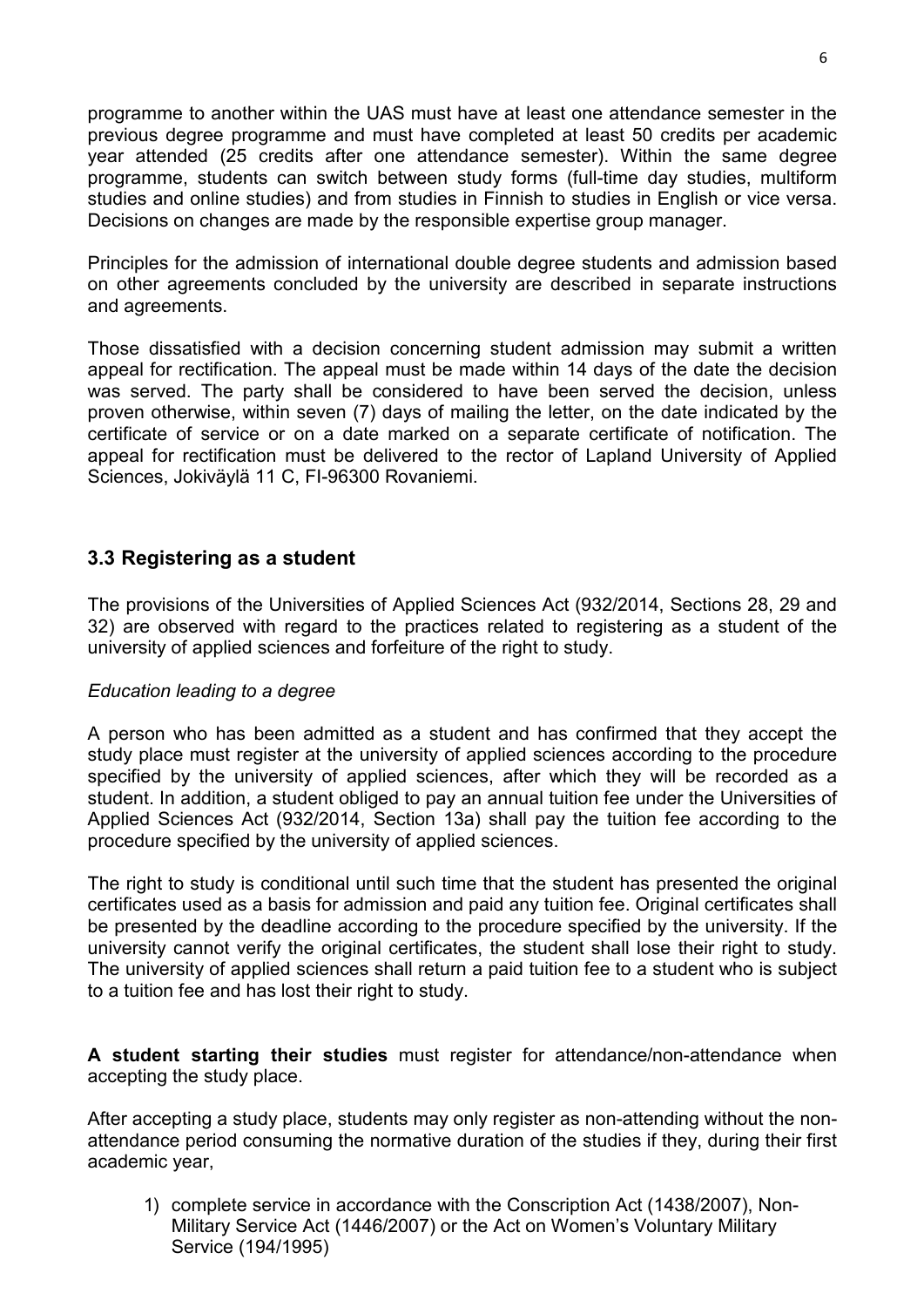Document: Conscription card (Finnish only), which proves that the student's military service will take place during the academic year.

2) are on maternity, paternity or parental leave

Documents: Kela certificate of maternity, paternity or parental allowance period or, if it is too early for the certificate, a medical certificate of the pregnancy. Paternity leave can be proved with a Kela certificate of paternity leave or, if the baby has not been born yet, a medical certificate of the partner's pregnancy. Equivalent certificates from the authorities of other countries regarding statutory parental leave are also accepted.

3) are unable to start their studies due to an illness or disability. Documents: Sickness allowance decision or, if such a decision has not been issued, a medical certificate. The medical certificate must indicate the nature of the illness or disability and that it prevents the student from starting their studies. A sufficient account regarding the obstacles caused by the practical arrangements required by the illness or disability, such as a student housing foundation certificate that the student is in queue for a special flat required by their disability. The student's own statement is not sufficient. The account must also indicate how the matter will be arranged. A disability is a permanent state; invoking a disability alone is not sufficient. The student must invoke another temporary reason related to the disability.

**Continuing students** must register as attending or non-attending every academic year according to the procedure specified by the university of applied sciences (932/2014, Section 29). Students register for one academic year at a time. However, if the right to study will end in December, the student in question can only register for the autumn semester. A separate notification is provided of the registration method.

Without special grounds as specified in the applicable legislation, a continuing student may not register as non-attending for more than two semesters during the entire duration of the studies without the non-attendance period consuming the normative duration of the studies. A non-attending student cannot attend classes or exams organised by the UAS, complete practical training as a part of studies or receive guidance in a thesis project.

The registration information can be changed during an academic year on special grounds (please note the limitations regarding the first year of studies) by contacting the student services. The special grounds can be significant changes in the student's life, such as severe illness of the student or their family member, maternity or paternity leave, military or non-military service. If necessary, the application must include a written certificate of the matter from the relevant authority.

#### *Professional specialisation programmes*

New students must register as a student approved for the professional specialisation programme in question by the specified date. Upon registering, the student undertakes to pay the credit-specific fee for the right to attend the professional specialisation programme.

The right to study is conditional until such time that the student has presented the original certificates used as a basis of admission. Original certificates shall be presented by the deadline according to the procedure specified by the university. If the university cannot verify the original certificates, the student shall lose their right to study.

#### *Open UAS and other education*

The registration takes place according to separate instructions.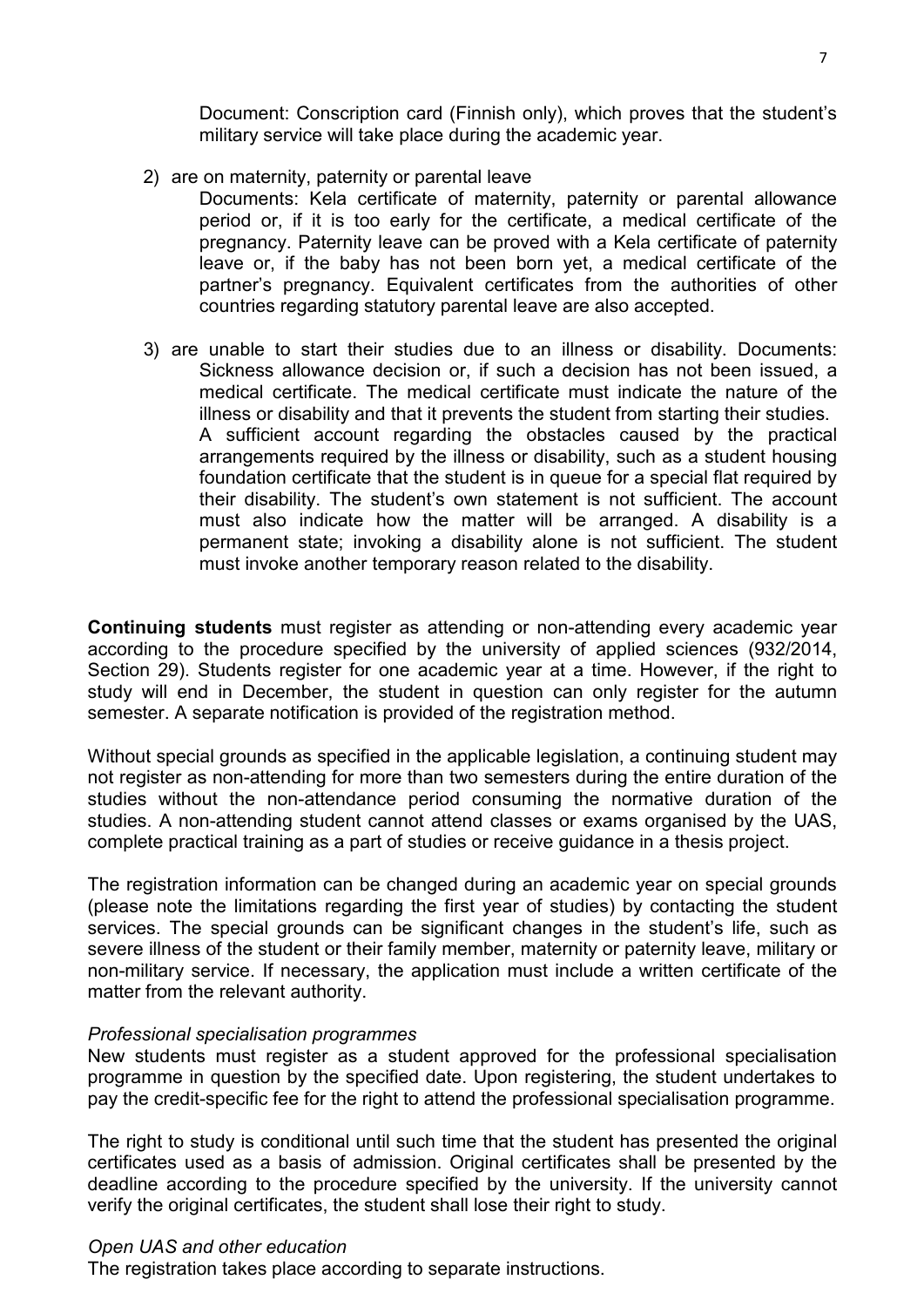#### *Other education*

Student registration for commissioned education and other separately organised education takes place according to instructions to be announced separately.

#### **3.4 Right to study**

The provisions of the Universities of Applied Sciences Act (932/2014, Sections 30–36) are observed in matters pertaining to the right to study.

#### *Education leading to a degree*

According to the Government Decree on Universities of Applied Sciences (1129/2014, Section 3), the basis for scaling studies is credit. Study units are judged to be worth a number of credits depending on the amount of work required. The average work required to complete the studies of one academic year, 1,600 hours, corresponds to 60 credits. The scope of bachelor's degree programmes is 180, 210, 240 or 270 credits. The scope of master's degree programmes is 60 or 90 credits.

Degree programmes are organised in a way that enables a full-time student to complete the studies in the duration of studies corresponding to the study credits awarded (normative duration) (932/2014, Section 14).

The right to study is granted for a period of time that corresponds with the scope of the degree and one year immediately afterwards (932/2014, Section 30). The study time of those who are not full-time students (in bachelor's degree programmes) follows their personal study plan.

An absence due to a period of service in accordance with the Conscription Act, Non-Military Service Act or the Act on Women's Voluntary Military Service or maternity, paternity or parental leave shall not be counted in the normative duration of the studies. Any other absences of up to two semesters for which the student registers as nonattending according to Section 29 shall also not be counted in the normative duration of the studies (932/2014, Section 30).

In order to retain the right to study, students must register for attendance/non-attendance every academic year. Students without the right to study cannot attend classes or exams organised by the UAS, complete practical training as a part of studies or receive guidance in a thesis project. Without the right to study, a student cannot be awarded a degree.

For students who are unable to complete their studies within the time enacted in Section 30, the university of applied sciences can grant extensions to complete their studies upon application*,* if they submit a goal-oriented and feasible plan for completing their studies. In the plan, the student must itemise the studies to be completed and a schedule for completing the degree. The right to study is extended if, considering the number and scope of the student's valid and missing study attainments and previous decisions regarding the granting of extensions, it is possible for the student to complete their studies within a reasonable time. The university of applied sciences must consider the student's life situation when granting extensions (932/2014, Section 30a).

The length of the extension is based on the remaining full-time studies but for a period no longer than two semesters at a time. *If the student does not follow their plan for completing*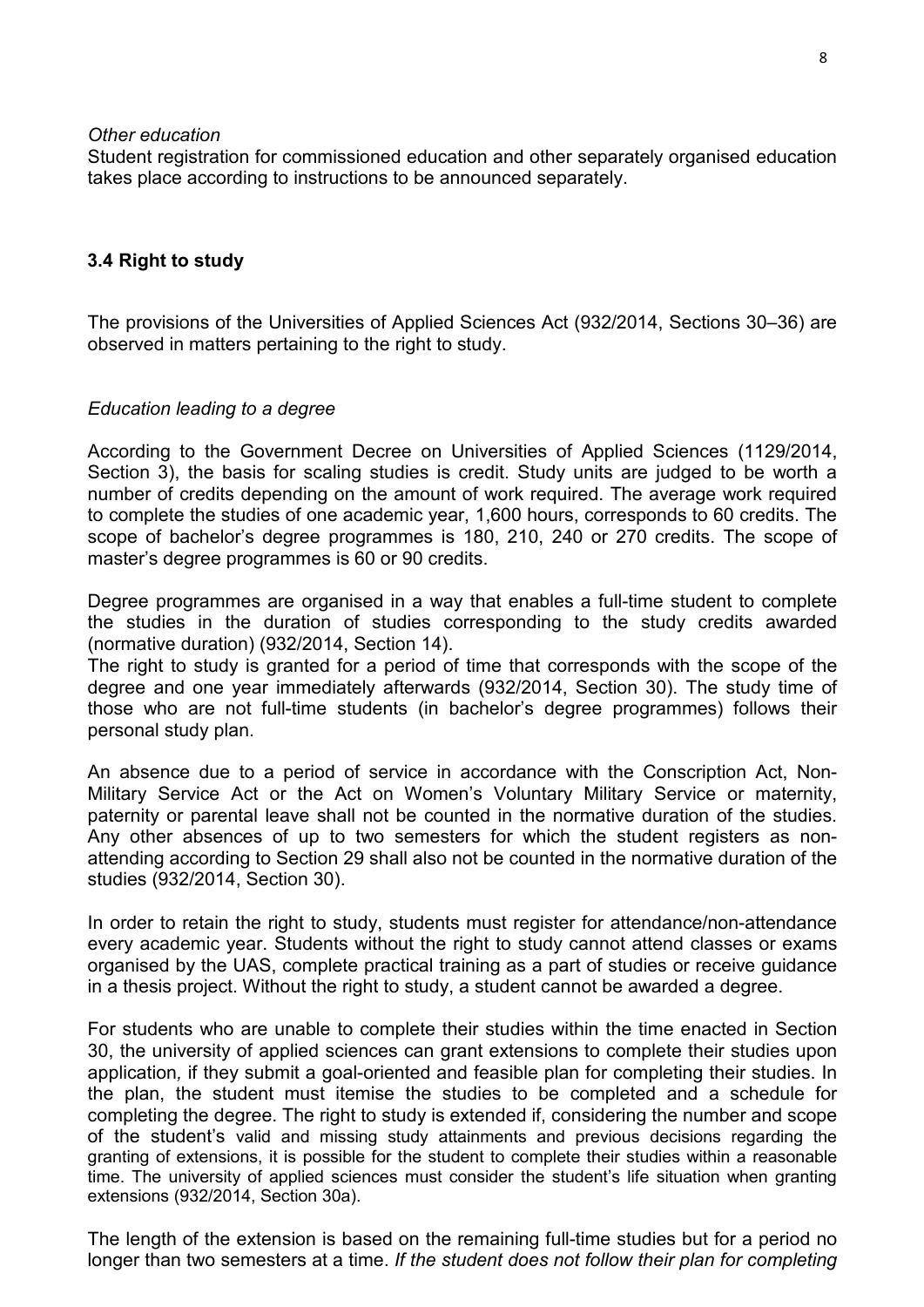*the studies, new extension shall not be granted.* The application must be submitted before the end of the right to study. The extension of study entitlement is decided by the responsible director of the specialisation area.

#### *Professional specialisation programme*

A professional specialisation programme must be completed within the time specified for it. If a student in a professional specialisation programme lacks study attainments on the last day of studies, the student must agree upon the possibility to finish the studies with the coordinator responsible for the professional specialisation programme. The application must be submitted before the end of the confirmed completion time.

#### *Other education*

With regard to commissioned education and other separately organised education, the right to study is determined separately for each training programme in a manner to be announced.

# <span id="page-8-0"></span>**3.5. Forfeiture and reinstatement of the right to study**

Students may lose their right to study for the following reasons:

- the student fails to register for attendance or non-attendance

- the student does not graduate during the right-to-study time or the discretionary extension period

- the student leaves the university of applied sciences

Students who fail to register in the manner specified in Section 29 will forfeit their right to study. The day following the termination of the right to study shall be recorded as the suspension day. If such students want to start or resume their studies later on, they must reapply to the university of applied sciences for the right to study. If the student has remaining study time within the scope of the degree, the right to study can be restored. Otherwise, the student must apply for a new right to study according to the manner specified by the UAS. A fee of EUR 50 will be charged for the processing of the application for reinstatement of the right to study (Decree 1440/2014, Section 3).

A continuing student who is obliged to pay annual tuition fee but has not paid the fee as required by the UAS will forfeit their right to study. The right to study can be reinstated on application after the student has paid the annual tuition fee and processing fee. (Decree 1440/2014, Section 3).

Students who fail to complete their studies within the time prescribed in Section 30 or within the extension laid down in Section 30a, or who are not granted extensions for completing their studies, will forfeit their right to study. The last day of the right to study shall be recorded as the suspension day. If such students want to start or resume their studies later on, they must apply to the university of applied sciences for the right to be readmitted as a student.

Former students of the university of applied sciences who started their studies on or after 1 August 2015 and have not completed their degree during the right-to-study time or during a discretionary extension period may apply to the university of applied sciences for the right to be readmitted as a student without participating in the student admission process (Act 325/2015, Section 32). A fee will be charged for processing the application in accordance with the decree (1440/2014, Section 3). The decision on re-establishing the right to study is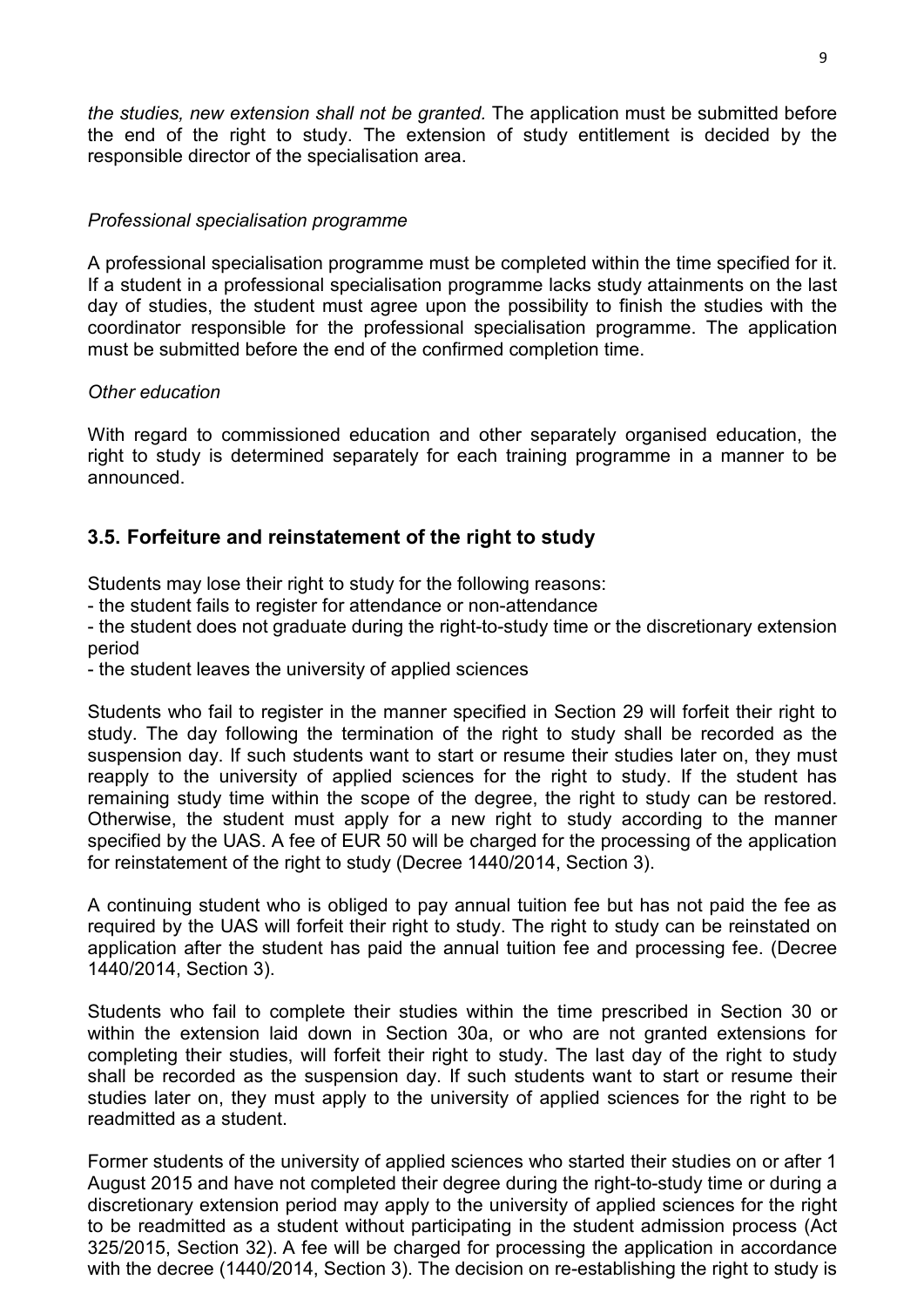made by the director of the specialisation area.

Former students of the UAS who started their studies before 1 August 2015 and have not completed their degree during the right-to-study time or during a discretionary extension period may reapply as indicated by the UAS without participating in the student admission process referred to in Section 28 of the Universities of Applied Sciences Act (932/2014, Section 32).

Students who withdraw from the university of applied sciences of their own initiative shall be considered as having withdrawn starting from the day they have submitted a notification of withdrawal to the student services. If such students want to start or resume their studies later on, they must *reapply* to the university of applied sciences for the right to study. If the student has remaining study time within the scope of the degree, the right to study can be restored. Otherwise, the student must apply for a new right to study according to the manner specified by the UAS.

After failure to register for the academic year, failure to pay the tuition fee or quitting studies, the reinstatement of the right to study is granted by the administrator responsible for the student register. Readmission of a student is decided by the responsible director of the specialisation area.

In addition to the above, special attention must be paid to Section 33 of the Universities of Applied Sciences Act (932/2014), which enables the revocation of the right to study if the studies involve requirements connected to the safety of minors, patient or client safety or traffic safety.

# **3.6. Appeal for rectification in matters related to the right of study**

Those dissatisfied with a decision concerning the right to study may submit a written appeal for rectification. The appeal must be made within 14 days of the date the decision was served. The party shall be considered to have been served the decision, unless proven otherwise, within seven (7) days of mailing the letter, on the date indicated by the certificate of service or on a date marked on a separate certificate of notification. The appeal for rectification must be delivered to the rector of Lapland University of Applied Sciences, Jokiväylä 11 C, FI-96300 Rovaniemi.

Those dissatisfied with the decision of the university of applied sciences may appeal to the administrative court of the judicial district where the main campus of the university of applied sciences is located.

An appeal against a decision to revoke the right to study, as referred to in Section 33, or to reinstate the right to study, as referred to in Section 35, is lodged with the students' legal protection board within 14 days of the receipt of the decision, as laid down in the Administrative Judicial Procedure Act. Provisions on appeals lodged with the students' legal protection board are laid down in the Act on Students' Legal Protection Board (956/2011).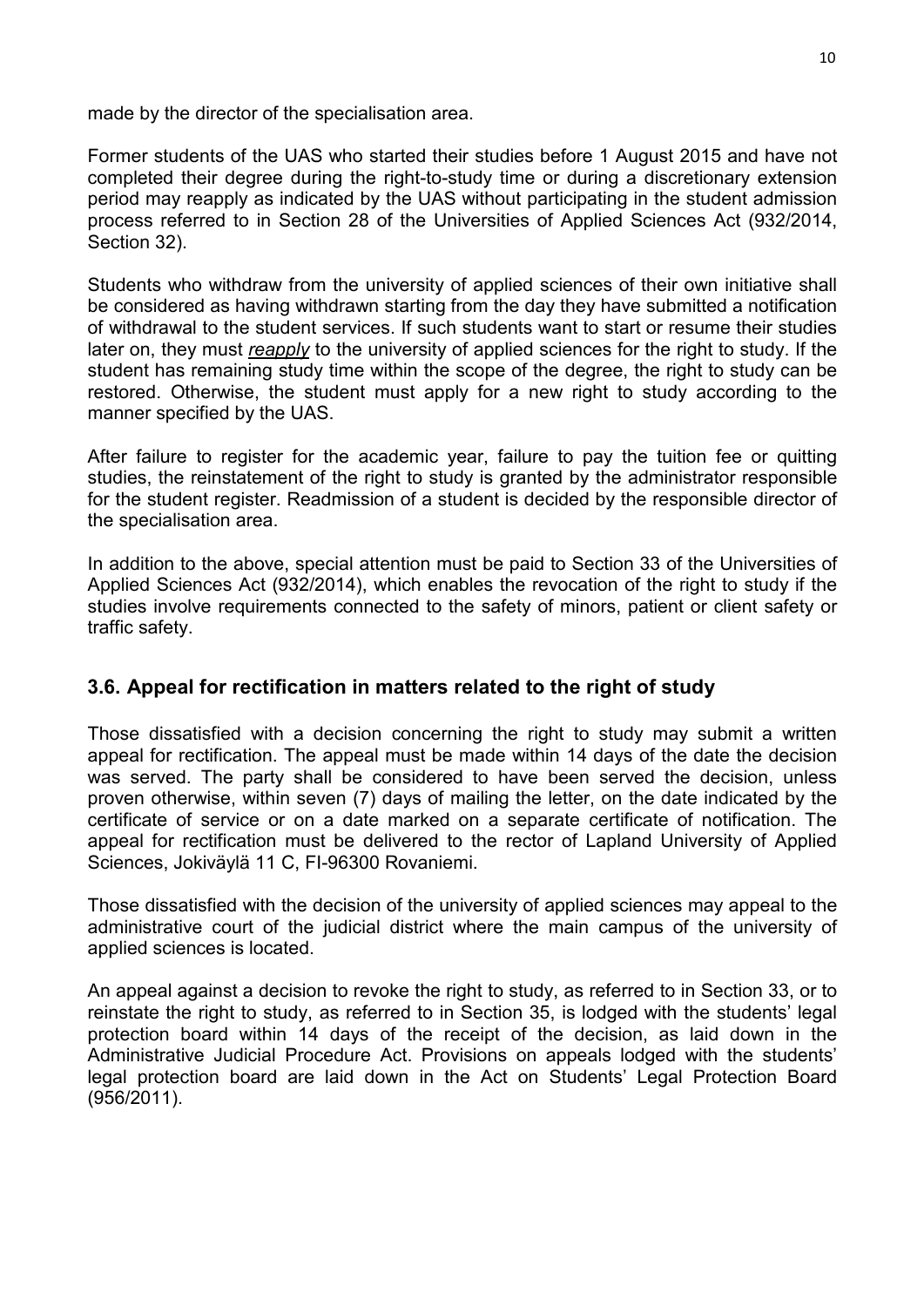# <span id="page-10-0"></span>**4. Studying at Lapland University of Applied Sciences**

# <span id="page-10-1"></span>**4.1 Study guidance**

All students have the right to receive guidance throughout their studies. The university of applied sciences is responsible for planning, implementing and developing the guidance by teachers, study counsellors and other staff members in collaboration with student tutors.

## <span id="page-10-2"></span>**4.2 Participating in studies and completing a study unit**

Only a student who has registered as a student at Lapland University of Applied Sciences and has registered for attendance in the academic year in question is entitled to complete degree studies, participate in instruction and practical training and have grades recorded.

The student must register according to the procedure specified by the university of applied sciences for each study unit that they plan to attend and complete. Students are informed separately of any special registrations. Registration is binding. If a student fails to attend the studies they registered for, they will be graded "fail". After the registration period, registrations can only be cancelled for reasons that prevent attendance in the study unit. The teacher responsible for the study unit approves the registered students for the study unit according to the implementation plan.

At the beginning of the semester and/or study unit, the learning objectives and content, alternative completion methods and criteria for assessment as well as guidance procedures are reviewed, and the assessment date(s) and the deadlines for assignments are set. Students may provide intermediate feedback throughout a current study unit to improve the implementation of the study unit. Students give feedback on each study unit at the end of the study unit in accordance with the feedback system of Lapland University of Applied Sciences.

# <span id="page-10-3"></span>**4.3 Assessment of learning and recording of study attainments**

Students' competence and learning are assessed on the basis of the learning objectives and assessment criteria specified in the curricula. The assessment criteria are described in the study unit description. Assessments during the various phases of study must comprise a logical whole supporting the achievement of competence which is the goal of the education. The assessment criteria and procedures are based on the learning objectives of the semester/study units in question.

Students may also acquire learning in line with the learning objectives of the semester/study unit by other means than attending studies organised by Lapland University of Applied Sciences. Learning acquired elsewhere shall be assessed in accordance with the guidelines on assessment and accreditation of prior learning at Lapland University of Applied Sciences (see section 4.4).

Study attainments are evaluated on the scale of excellent (5), good (3–4), satisfactory (1– 2), fail (Hyl) or, in exceptional situations, using a simple pass–fail scale (Hyv–Hyl).

#### *Repeating a study unit or improving a grade*

In education leading to a degree, a student who has received a fail grade is entitled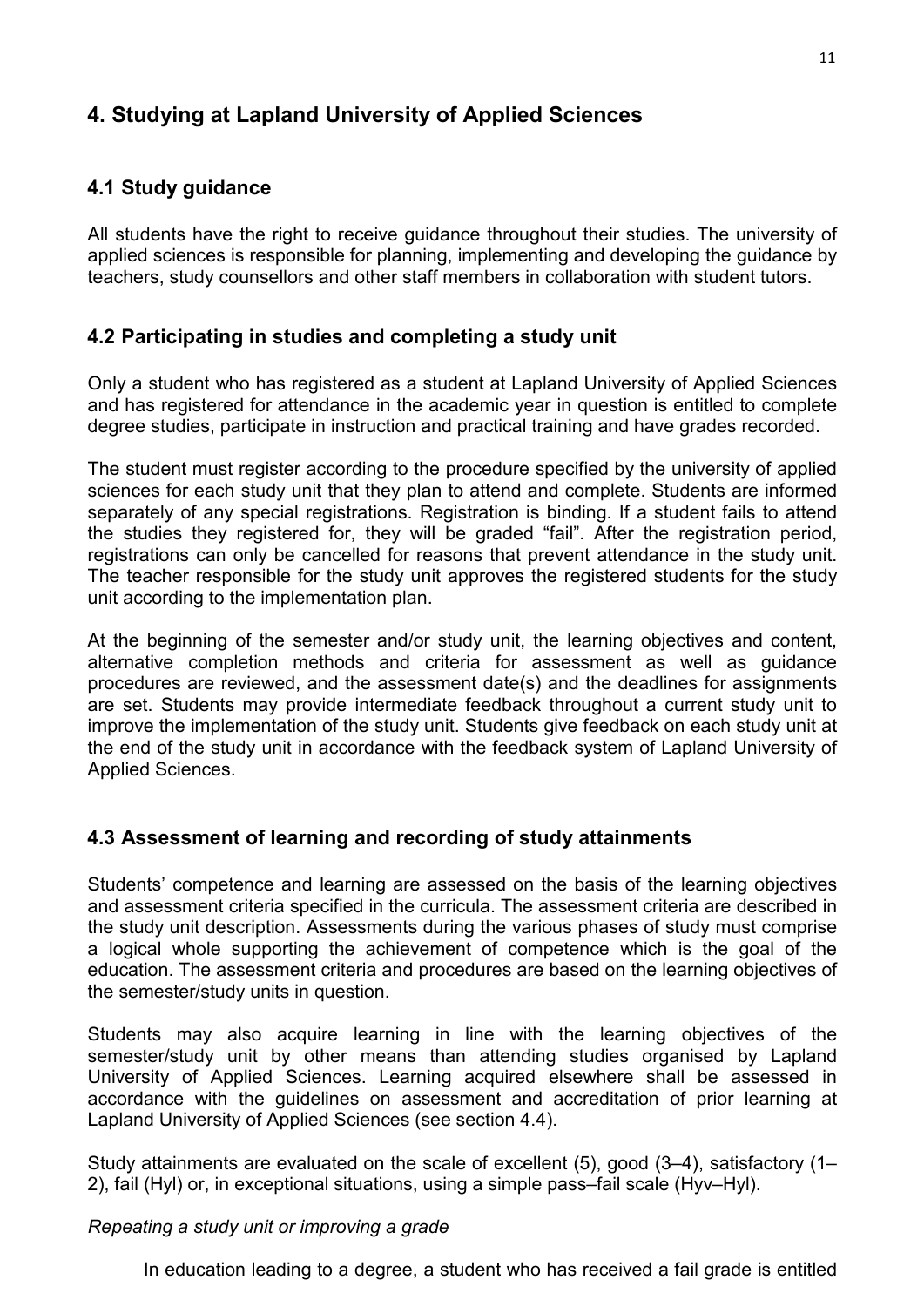to repeat the exam twice by the end of the semester following the end of the study unit.

If the student fails to gain a passing grade over the course of three (3) attempts, they must restart the study unit/semester and may be required to adhere to revised requirements.

It is possible to improve a passing grade once (1) by the end of the semester following the end of the study unit in question.

#### *Thesis grade*

It is not possible to improve the grade of a thesis that has been submitted for review. If the student is dissatisfied with the thesis grade they have received, they are entitled to submit a written request for rectification (see section 4.5).

A student has a right to be informed of the assessment criteria applied to their study attainment (932/2014, Section 37). They must be provided with an opportunity to analyse their assessed written or otherwise recorded study attainment. Written or otherwise recorded study attainments must be kept for a minimum of six months after the publication of the results. Theses are kept permanently.

Individual study attainments for a study unit/semester must be assessed as soon as possible, but no later than within one (1) month of the assessment situation (e.g. learning assignment, report or exam; the deadline is counted from the submission date). The assessment of a study unit must be planned to ensure that the grades for the study units held during a semester are recorded in the record of study credits by 31 December for the autumn semester, 20 June for the spring semester and 15 September for summer studies. The same schedule is observed in the context of practical training and theses. The teacher responsible for the study unit shall enter the study attainment in the record of study credits.

Approved study attainments cannot be removed from the record of study credits.

All theses are kept permanently. All other study attainments are kept in accordance with the Lapland University of Applied Sciences filing plan.

#### <span id="page-11-0"></span>**4.4 Recognition and acknowledgement of prior learning**

In the process of completing a degree or a professional specialisation programme, a student can, according to the decision of the university of applied sciences, have the studies they have completed at another educational institution in Finland or abroad recognised, and be accredited for other studies on the same level. A student can also have studies that are part of the degree obtained in other ways in line with the learning objectives counted towards the degree (932/2014, Section 37). The procedure is called accreditation or credit transfer.

Substitution refers to a student's prior study attainment considered to be equivalent in scope and content with the studies that are part of the degree to the extent that these studies can be replaced with the prior studies. Inclusion refers to the acceptance of higher education studies into the degree to be completed without the studies being equivalent in content or scope with the studies that are part of the degree as defined in the curriculum.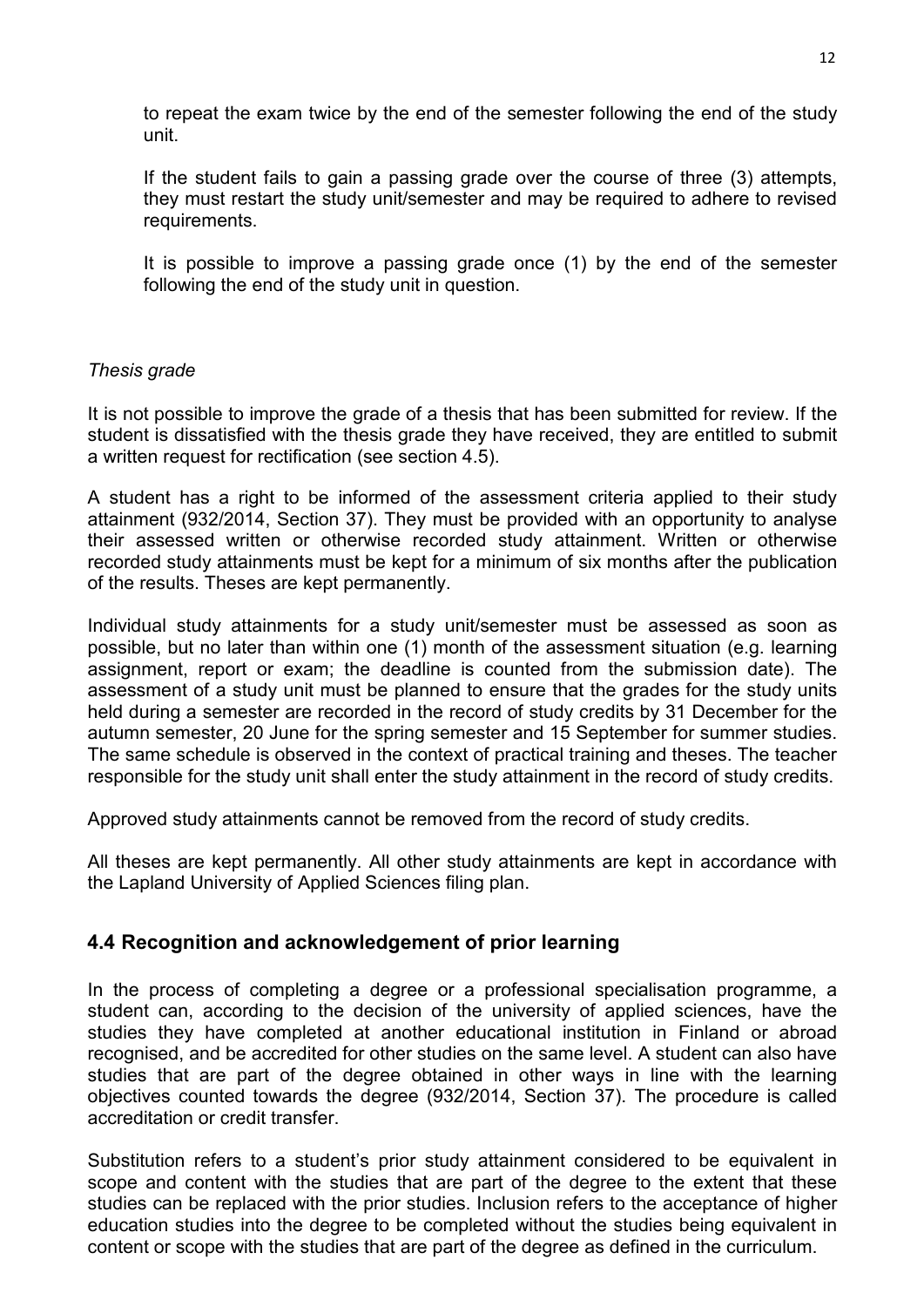Recognition of prior learning means that the student applies the learning they have acquired in the context of the learning objectives of the curriculum so that they can describe and demonstrate their competence. Acknowledgement of prior learning means giving official approval to the learning the student has acquired.

For basic degree studies, students can apply for the accreditation of 5–10 credits for leadership and instructor training acquired in military service.

Credit for studies that are included in the education required for entrance eligibility cannot be included as a part of the UAS degree. However, competence corresponding with the learning objectives that is acquired during education required for entrance eligibility can be accredited through recognition and acknowledgement. It is not possible to accredit an entire degree (with the exception of open UAS studies covering an entire degree).

Credit transfer for a thesis completed previously or elsewhere is assessed in the context of the learning objectives and assessment criteria set for the thesis and according to the thesis assessment procedure of the university of applied sciences. A thesis can also be accredited in part.

Only the amount of studies defined in the curriculum are accredited as free-choice elective studies.

A student has the right to apply for credit transfer but no obligation to do so.

The responsible study counsellor makes the decisions on credit transfer based on the student's application. The decision on any credit transfer must be made as soon as possible; however, no later than one (1) month after the submission of the application. The credit transfer procedures are described in separate guidelines.

The same grading scale is used for substituted studies as is used for corresponding courses at Lapland University of Applied Sciences.

If a study unit to be included has been assessed using the 1–5 scale, the grade from the other institution of higher education is directly used in the credit transfer process.

If the grading scale of a substitutive study attainment deviates from the 1–5 scale, the grade shall be pass (Hyv) or fail (Hyl). The original place of study and the grade obtained are recorded in the record of study credits. In addition, correspondence with the grading scale of Lapland University of Applied Sciences is recorded.

## <span id="page-12-0"></span>**4.5 Rectification of assessments of study attainments and credit transfer decisions**

The rectification of study attainments is regulated by the Universities of Applied Sciences Act (932/2014, Sections 57 and 60). A student dissatisfied with an assessment of study attainment or a credit transfer decision may submit an oral or written request for rectification to the teacher who performed the assessment or the person who made the decision. The request must be submitted within 14 days of the student having access to information on the result of the assessment and the application of assessment criteria in their case. The request for rectification must be replied to within 14 days of the date the decision-maker receives the request.

A student dissatisfied with the decision of the teacher or decision-maker may submit a written request for rectification to the UAS's board of examiners within 14 days of being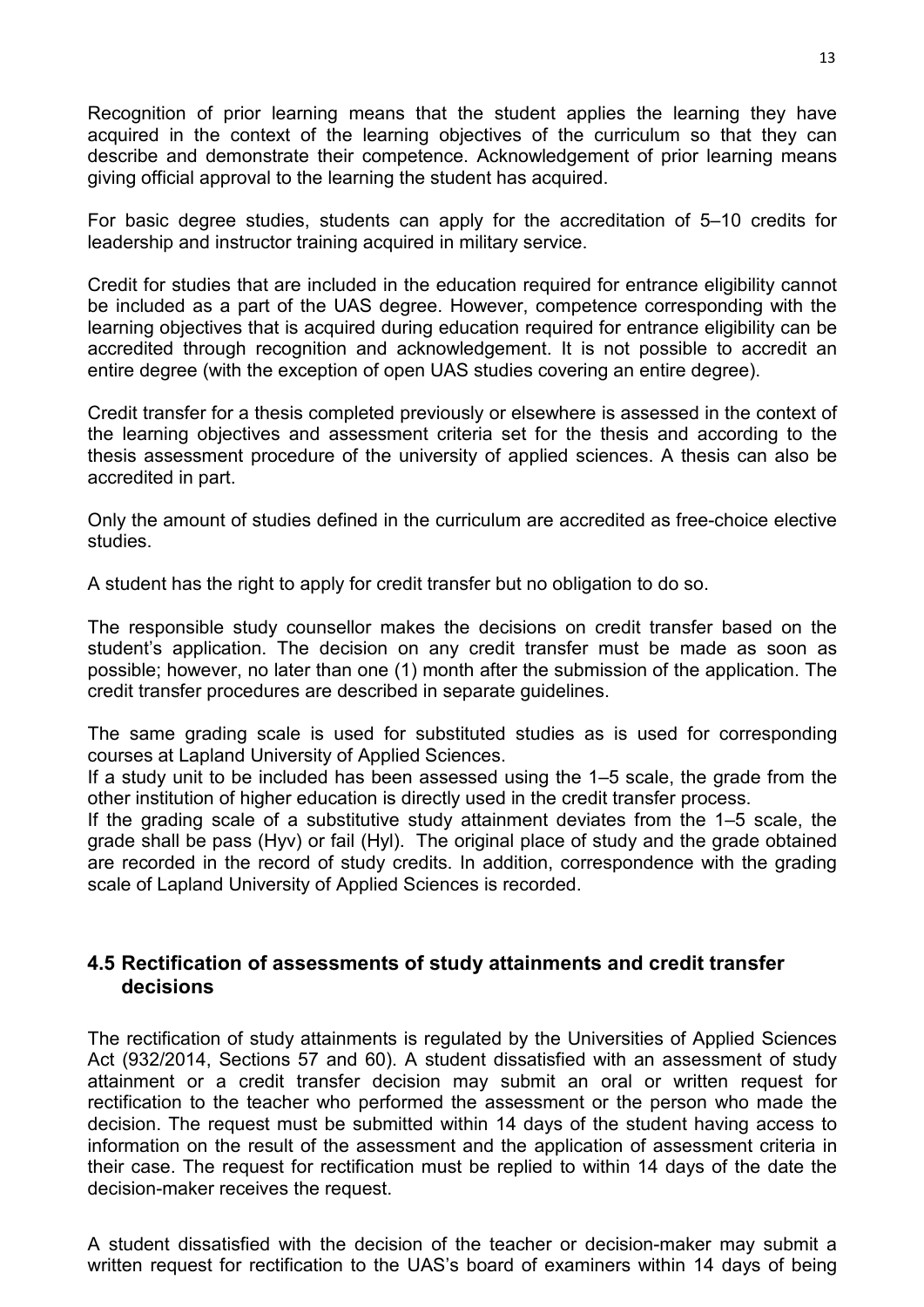informed of the decision.

## <span id="page-13-0"></span>**4.6 Language proficiency requirements**

The language proficiency requirements for UAS degrees are laid down in the Government Decree on Universities of Applied Sciences (1129/2014, Section 7). The proficiency requirement in Finnish or Swedish laid down in the decree does not apply to students who have received their education abroad or in a language other than Finnish or Swedish. For such students, the decision on the language proficiency required is made by the responsible expertise group manager. Decisions on partial or full exemption from the language proficiency requirements stipulated in the decree are made by the rector at the proposal of the responsible expertise group manager.

## <span id="page-13-1"></span>**4.7 Practical training**

The objective of practical training connected to a basic UAS qualification is to deepen the students' competence and help them learn new things. The training also provides the students with a guided introduction to practical work tasks that are key especially in vocational studies, and to applying their knowledge and skills in working life. The detailed objectives, scope, contents, implementation method and assessment of practical training are specified separately for each training programme. However, the proportion of practical training in basic qualification studies is always at least 30 credits. Practical training may be refused on the basis of Section 38 of the Universities of Applied Sciences Act.

## <span id="page-13-2"></span>**4.8 Thesis**

The objective of the UAS thesis is to develop and demonstrate the student's readiness to apply their knowledge and skills in a practical specialist task connected to vocational studies. The goal of the master's thesis is to develop and demonstrate the student's ability to apply research data and to use the selected methods in analysing and solving working life problems as well as readiness for independent, demanding expert work.

The UAS is committed to adhering to the "Responsible conduct of research and procedures for handling allegations of misconduct in Finland" (TENK 2012) guidelines by the Finnish Advisory Board on Research Integrity (TENK). The UAS is also committed to complying with the ethical guidelines of research in the humanities and social and behavioural sciences drafted by TENK and organising ethical review as proposed in the guidelines (TENK 2009). The UAS also adheres to the ethical recommendations on theses by Arene.

The thesis must be related to the main content of the education and the professional practices of the field. It may also consist of a single- or multi-field project or research conducted as group work, in which case it must nevertheless be possible to indicate each student's independent contribution to the thesis project. The thesis must illustrate familiarity with the pertinent subject matter and a command of the necessary research and development methods and professional communication. The scope of a bachelor's thesis is 15 credits, and the scope of a master's thesis is 30 credits. The thesis is assessed on a scale of 1–5 and failed (Hyl), using the common assessment criteria of the university of applied sciences.

The thesis is prepared in the language of the education unless the responsible expertise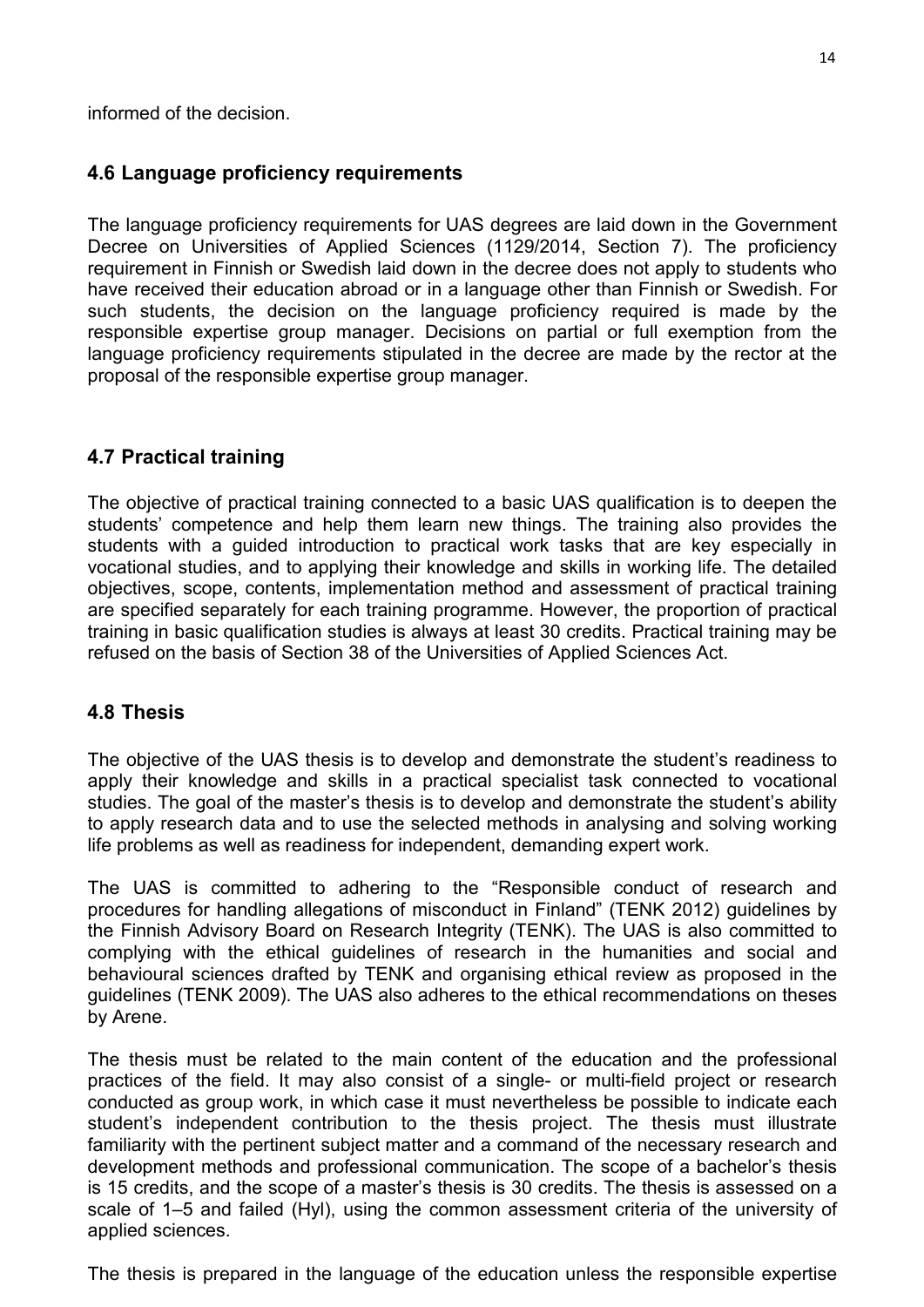group manager decides otherwise for a specific reason based on the student's application. Theses are public documents, and their accompanying documents may be comprised of public or non-public documents related to the thesis project. The existence of accompanying documents must be stated in the public portion of the thesis. Only the public portion can be taken into account in the assessment of a thesis.

Practices related to bachelor's and master's theses are specified in separate thesis guidelines. The UAS reviews theses using a plagiarism detection system.

## <span id="page-14-0"></span>**4.9 Maturity examination**

Based on the Government Decree (1129/2014, Section 8), students must take a written maturity test for their degree. The maturity test is a test written in Finnish or Swedish which illustrates skill in using the language and familiarity with the subject matter examined in the thesis. In cases where the student is not required to demonstrate language proficiency in accordance with the Government Decree (1129/2014, Section 8), the language of the maturity test is decided by the responsible expertise group manager. The maturity test is completed after the thesis has been submitted for approval to the supervisor of the thesis project. Completion of the maturity test is entered in the student's record of credits.

The topic for the maturity test is provided by the thesis supervisor. The maturity test is evaluated on a scale of pass/fail.

## <span id="page-14-1"></span>**4.10 Free-choice elective studies**

The curricula for education leading to a UAS degree include free-choice elective studies, the scope of which is specified in the curriculum. Each student may choose free-choice elective studies based on their own professional goals in accordance with their individual study plan (ISP). Free-choice elective studies must be of the EQF 6 level in basic degree studies and EQF 7 level in master's degree.

## <span id="page-14-2"></span>**4.11 Disciplinary procedures**

The Universities of Applied Sciences Act (932/2014, Section 38) and guidelines provided by Lapland University of Applied Sciences are applied with regard to student-related disciplinary procedures. The student in question must be afforded the opportunity to be heard before a decision concerning disciplinary procedures is made. The rector of the UAS decides whether or not to give the student a warning and the board of the UAS decides whether or not to suspend the student for a specified period of time.

The Universities of Applied Sciences Act (932/2014, Section 36) and the universities of applied sciences' student addiction care programme are observed with regard to drug testing.

A student who disturbs teaching activities or behaves in a violent or threatening manner or endangers the life of another student may be required to leave the room where the teaching is taking place or the place where an event is being arranged by the UAS.

The UAS has separate guidelines for exams and assessment situations. If a student commits academic fraud in an exam or some other assessment situation, the supervisor may immediately remove the student from the situation, and the student's performance will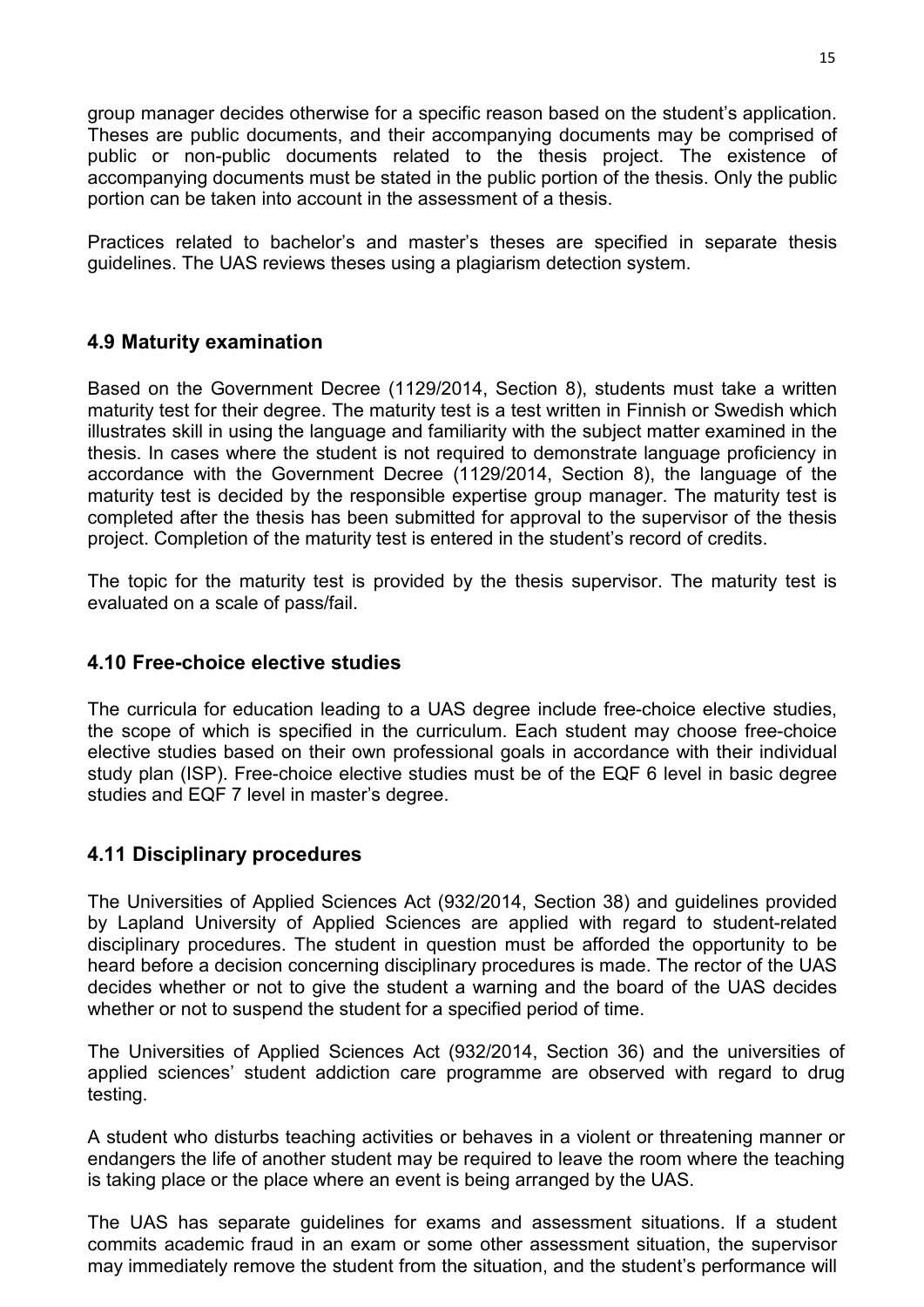be graded as failed. The study attainment will also be failed if the fraud or plagiarism is observed after an exam, thesis, practical assignment or report has been turned in. Academic fraud or plagiarism may also result in other disciplinary measures based on the Universities of Applied Sciences Act and the relevant Government Decree. The UAS may review study attainments using a plagiarism detection system.

# <span id="page-15-0"></span>**5. Graduation and certificates**

The completion of a bachelor's degree, master's degree and professional specialisation programmes is based on the achievement of the learning objectives of the confirmed curriculum/individual study plan.

# <span id="page-15-1"></span>**5.1 Degree certificates**

For a bachelor's degree or master's degree to be awarded, all study attainments must be marked in the record of study credits. The student takes the AVOP survey and has a graduation discussion with the study counsellor. Before submitting a degree application, the study counsellor checks with the graduating student that the necessary study attainments have been completed and marked in the record of study credits. After this, the student fills in the degree application form.

Degree certificates are signed by the rector of the university of applied sciences, and the record of study credits appended to the degree certificate is signed by a student affairs officer. The graduation date is the date on which the rector signs the degree certificate. A Diploma Supplement intended for international use and a transcript of records in English, as specified in the Decree, is automatically provided with the degree certificate free of charge to the student (1129/2014, Section 10). For degrees completed in languages other than Finnish, a translation of the degree certificate into Finnish is also provided, as well as a transcript of records.

Graduating students receive their degree certificates within approximately three weeks of submitting the degree application.

# <span id="page-15-2"></span>**5.2 Certificates for other completed education**

To receive a certificate for completed professional specialisation programmes, all completed studies must have been entered in the record of study credits. The director of the specialisation area signs the certificates for professional specialisation programmes, and the transcript of records appended to the certificate is signed by a student affairs officer.

Certificates for other completed education are signed by the director of the specialisation area.

The UAS grants digital badges according to separate instructions.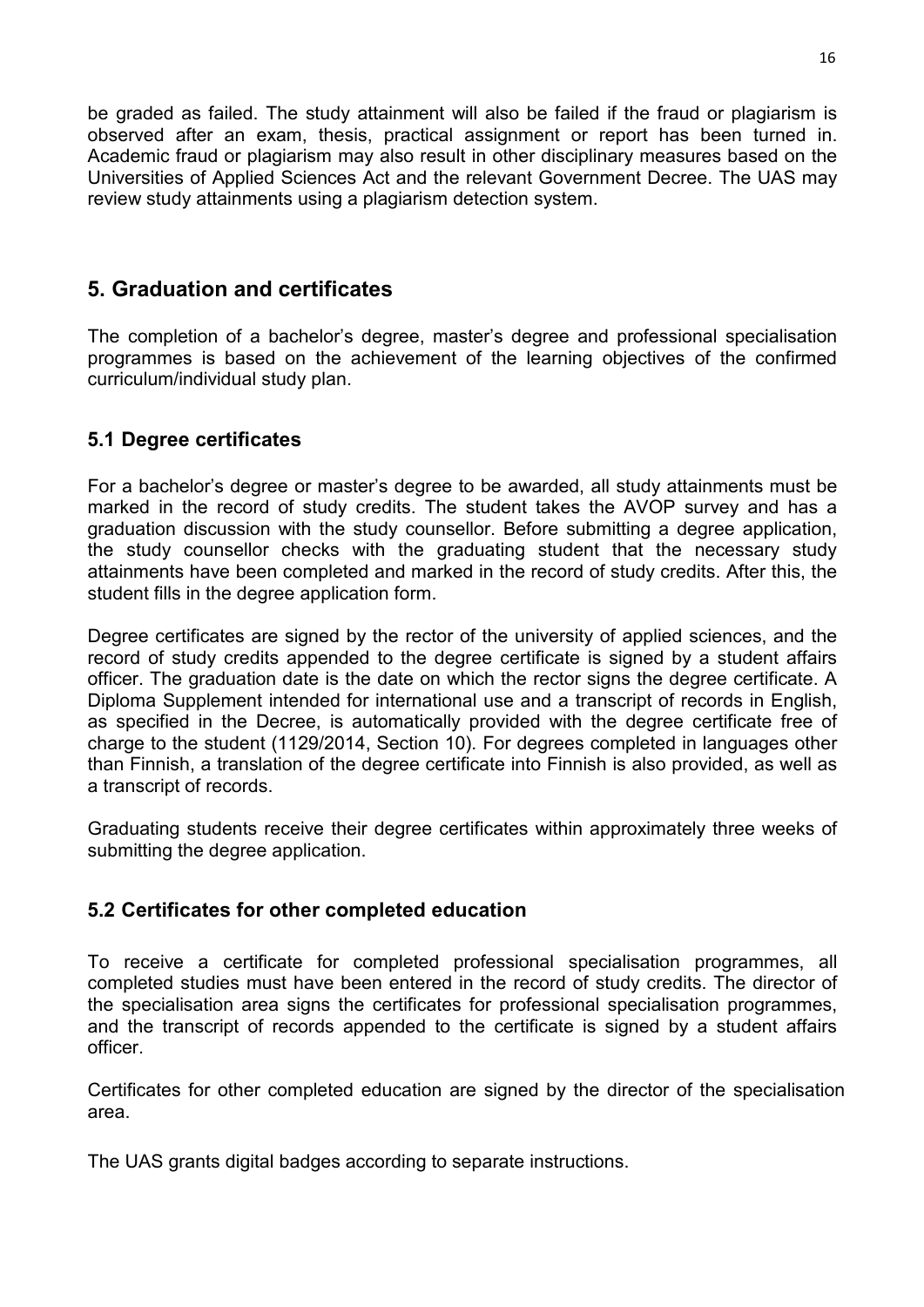#### <span id="page-16-0"></span>**Appendix 1.**

#### **GOVERNMENT DECISION ON STUDIES AT LAPLAND UNIVERSITY OF APPLIED SCIENCES**

11 December 2014 Reg. no. OKM/14/533/2014

The university of applied sciences shall award the following UAS degrees and degree titles associated with them:

Bachelor of Culture and Arts degree

• Bachelor of Culture and Arts, Visual Artist

Bachelor of Business Administration degree

• Bachelor of Business Administration

Bachelor of Engineering degree

- Bachelor of Engineering
- Bachelor of Engineering, Construction Site Management

Bachelor of Natural Resources degree

- Bachelor of Natural Resources, Agronomist
- Bachelor of Natural Resources, Forestry

Bachelor of Health Care and Social Services degree

- Bachelor of Health Care, Physiotherapist
- Bachelor of Social Services and Health Care, Geriatric Nurse
- Bachelor of Health Care, Registered Nurse
- Bachelor of Social Services
- Bachelor of Health Care, Public Health Nurse

Bachelor of Sports Studies degree

• Bachelor of Sports Studies, Sports Instructor

Bachelor of Hospitality Management degree

• Bachelor of Hospitality Management

With regard to the Bachelor of Business Administration degree and the associated Bachelor of Business Administration qualification title, the educational responsibility is specified to the following fields: *business economics, business information systems*

With regard to the Bachelor of Engineering degree and the associated Bachelor of Engineering qualification title, the educational responsibility is specified to the following fields: *information and communication technology, mechanical engineering, civil engineering, surveying, electrical and automation technology*